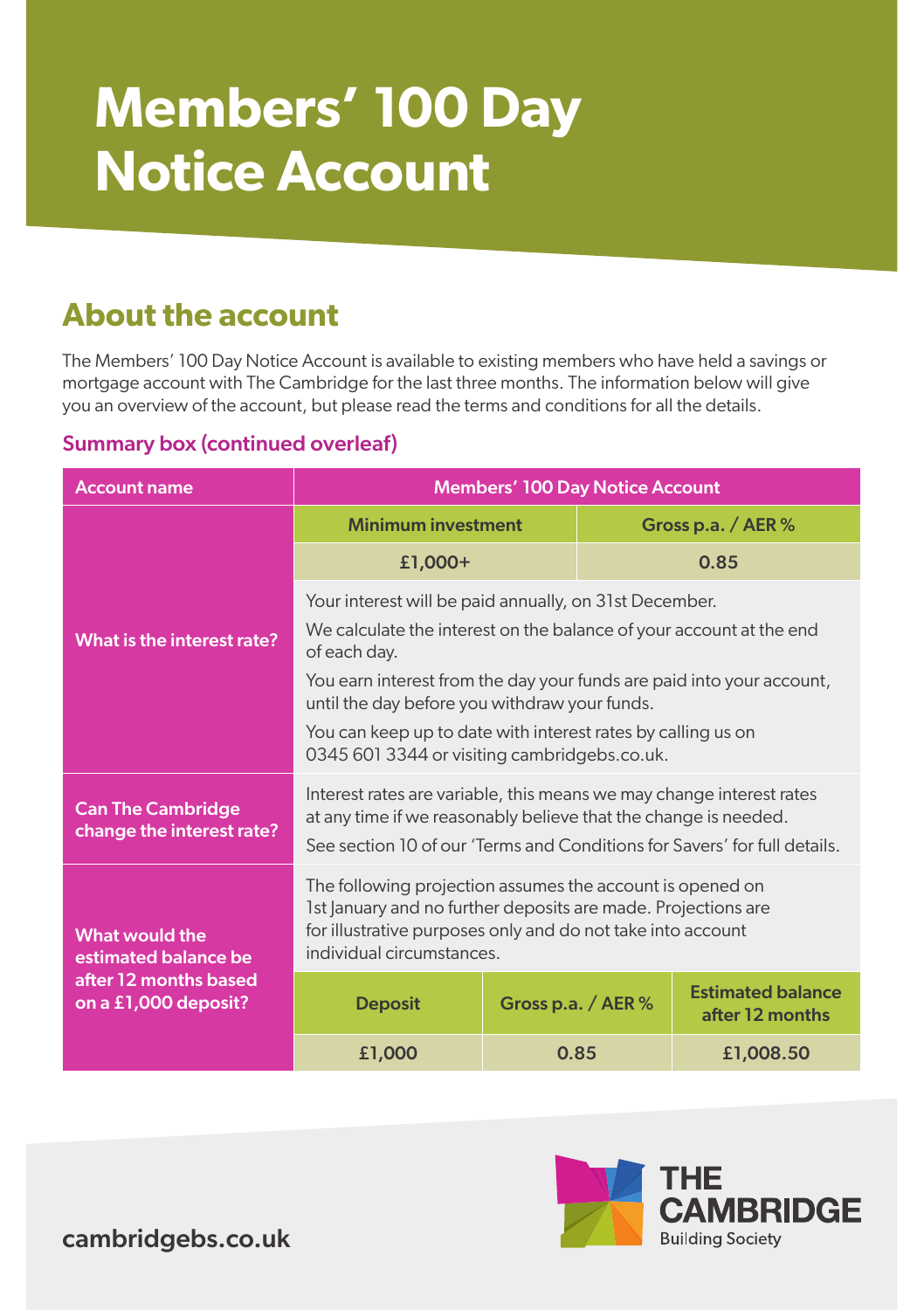#### Summary box (continued)

|                                         | Opening the account:                                                                                                                                                                                                                                                                                                                                                                    |  |  |  |
|-----------------------------------------|-----------------------------------------------------------------------------------------------------------------------------------------------------------------------------------------------------------------------------------------------------------------------------------------------------------------------------------------------------------------------------------------|--|--|--|
| How do I open and<br>manage my account? | • open in branch, by phone or via post                                                                                                                                                                                                                                                                                                                                                  |  |  |  |
|                                         | the minimum amount required to open the account is $£1,000$<br>$\bullet$                                                                                                                                                                                                                                                                                                                |  |  |  |
|                                         | invest between £1,000 and £2,000,000<br>$\bullet$                                                                                                                                                                                                                                                                                                                                       |  |  |  |
|                                         | the overall maximum holding by any one person in respect of all<br>$\bullet$<br>accounts with The Cambridge is £2,000,000                                                                                                                                                                                                                                                               |  |  |  |
|                                         | Manage the account:                                                                                                                                                                                                                                                                                                                                                                     |  |  |  |
|                                         | manage your account in branch, by phone or via post<br>$\bullet$                                                                                                                                                                                                                                                                                                                        |  |  |  |
|                                         | you can pay in cash and cheques and make debit card payments<br>$\bullet$<br>at any of our branches or you can transfer funds from an existing<br>Cambridge Building Society account                                                                                                                                                                                                    |  |  |  |
|                                         | • you can view and amend your details online or via The Cambridge<br>money app. Once registered you can also use our online services<br>to manage your account                                                                                                                                                                                                                          |  |  |  |
| Can I withdraw money?                   | You choose between giving us 100 days' notice of withdrawal or<br>instant access and paying a 100 day interest penalty fee. Our normal<br>branch limits for withdrawals are £500 in cash and up to £250,000<br>by cheque. Larger cheque withdrawals are available upon request.<br>We require at least four working days before cheques paid into your<br>account can be drawn against. |  |  |  |
| <b>Additional information</b>           | No tax will be automatically deducted from the interest paid on<br>this account.<br>You may need to pay tax on any interest that exceeds your Personal<br>Savings Allowance. For more information please contact HMRC or<br>visit hmrc.gov.uk.                                                                                                                                          |  |  |  |
|                                         | Tax treatment and rate of interest payable will depend on individual<br>circumstances and may change in the future.                                                                                                                                                                                                                                                                     |  |  |  |

The Gross rate is the contractual rate of interest payable before deduction of income tax at the rate specified by law.

The **Annual Equivalent Rate (AER)** is a notional rate which illustrates what the gross interest rate would be if interest was paid and added to the account annually.

## **14 days to change your mind**

If in the first 14 days of opening your account, you decide that the account you've chosen isn't right for you, you can have your money back – without penalty. We'll arrange to close the account and return your money or to switch your funds to another of our savings accounts. We'll pay you interest on the balance of your account up to the day before closure at the appropriate Notice Account rate.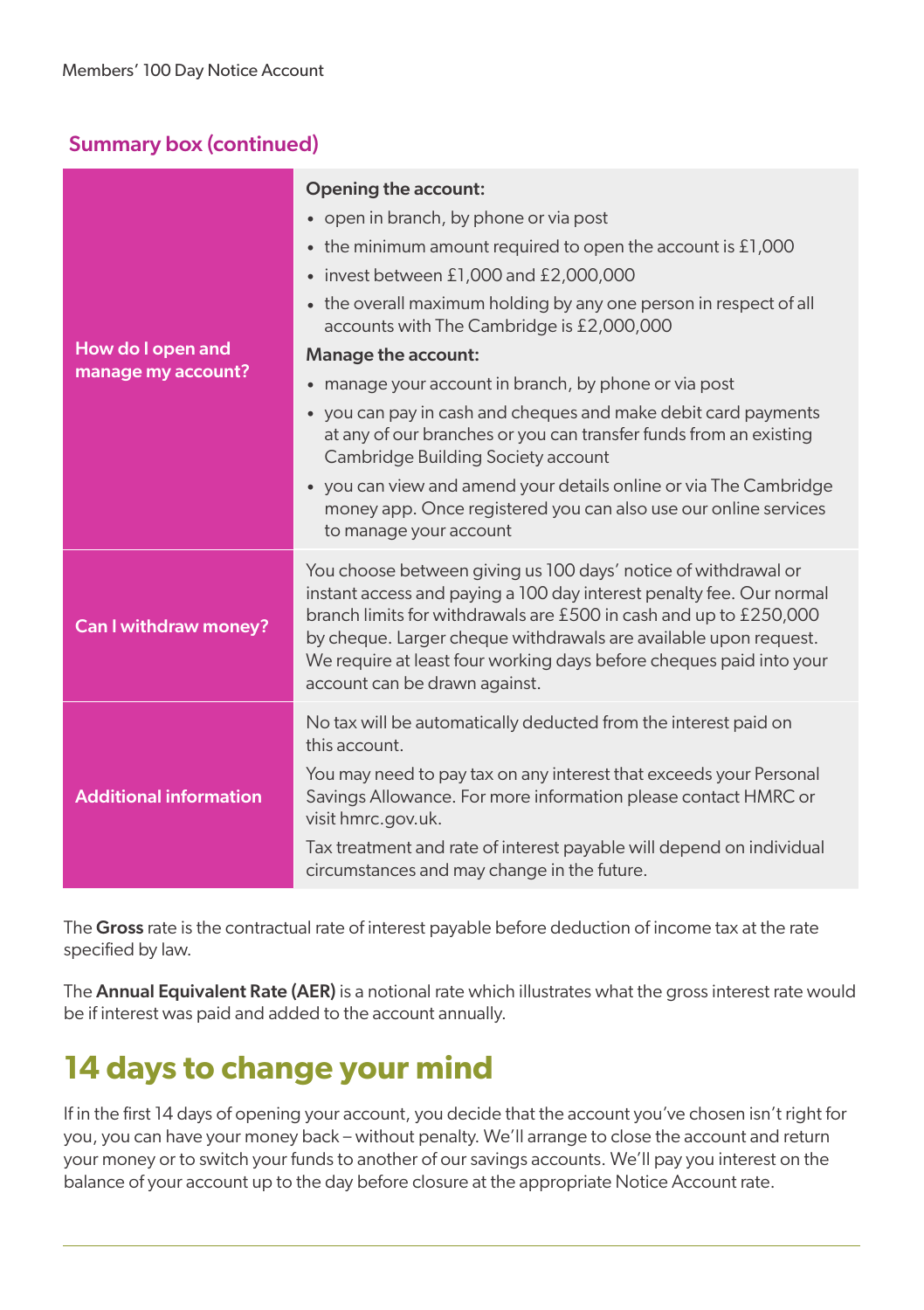## **Special terms and conditions**

Effective from 3rd March 2022

#### 1. Introduction

- 1.1 These special terms and conditions apply to all Members' 100 Day Notice Accounts with the Society. Our 'Terms and Conditions for Savers' also apply to your account. Where the terms and conditions are inconsistent with the special conditions, these special conditions will apply.
- 1.2 In the special terms and conditions:
	- 'The Cambridge', 'the Society', 'we', 'us' and 'our' refer to The Cambridge Building Society; and
	- 'you' and 'your' refer to holders of savings accounts

#### 2. Eligibility

You must have held a savings or mortgage account with The Cambridge for the last three months.

#### 3. Minimum investment

- 3.1 You must invest a minimum amount of £1,000 to open the account and the minimum sum required to keep the account open is £1,000.
- 3.2 If your balance falls below £1,000 we will close the account and you may either have the balance returned by cheque or transferred to a new or existing account with The Cambridge.

#### 4. Maximum investment

You can add to the balance of your Members' 100 Day Notice Account at any time up to a maximum of £2,000,000, but this limit is subject to the overall holding allowed with the Society (see our 'Terms and Conditions for Savers').

#### 5. Withdrawals from your account and account closures

- 5.1 You may make withdrawals from, or close, your Members' 100 Day Notice Account at any time, if the funds you wish to withdraw are cleared (see our 'Terms and Conditions for Savers' for more details on uncleared funds).
- 5.2 If you wish to close, or make a withdrawal from, your Members' 100 Day Notice Account, you may either:
	- request an immediate withdrawal of funds from your account and accept that an interest penalty fee will be applied (5.3 below applies); or
	- provide 100 days' notice of your intention to make the withdrawal with no interest penalty (5.4 below applies).
- 5.3 We will charge an interest penalty fee on the amount withdrawn. The penalty is equivalent to 100 days' interest at the gross rate payable, at the time of withdrawal or closure. For withdrawals, the interest penalty fee will continue to be included in your interest earning balance until your next interest payment date. For closures, if you have not accrued enough interest to cover the fee at the time of closure then the fee, or part of it, will be taken from your capital balance.
- 5.4 If the 100 day notice period expires on a non-working day, you may withdraw the funds on the next working day. We will confirm the date funds will be available for withdrawal. If you do not make the withdrawal within seven working days from the withdrawal date, your notice to withdraw will expire and a further notice period will be required.